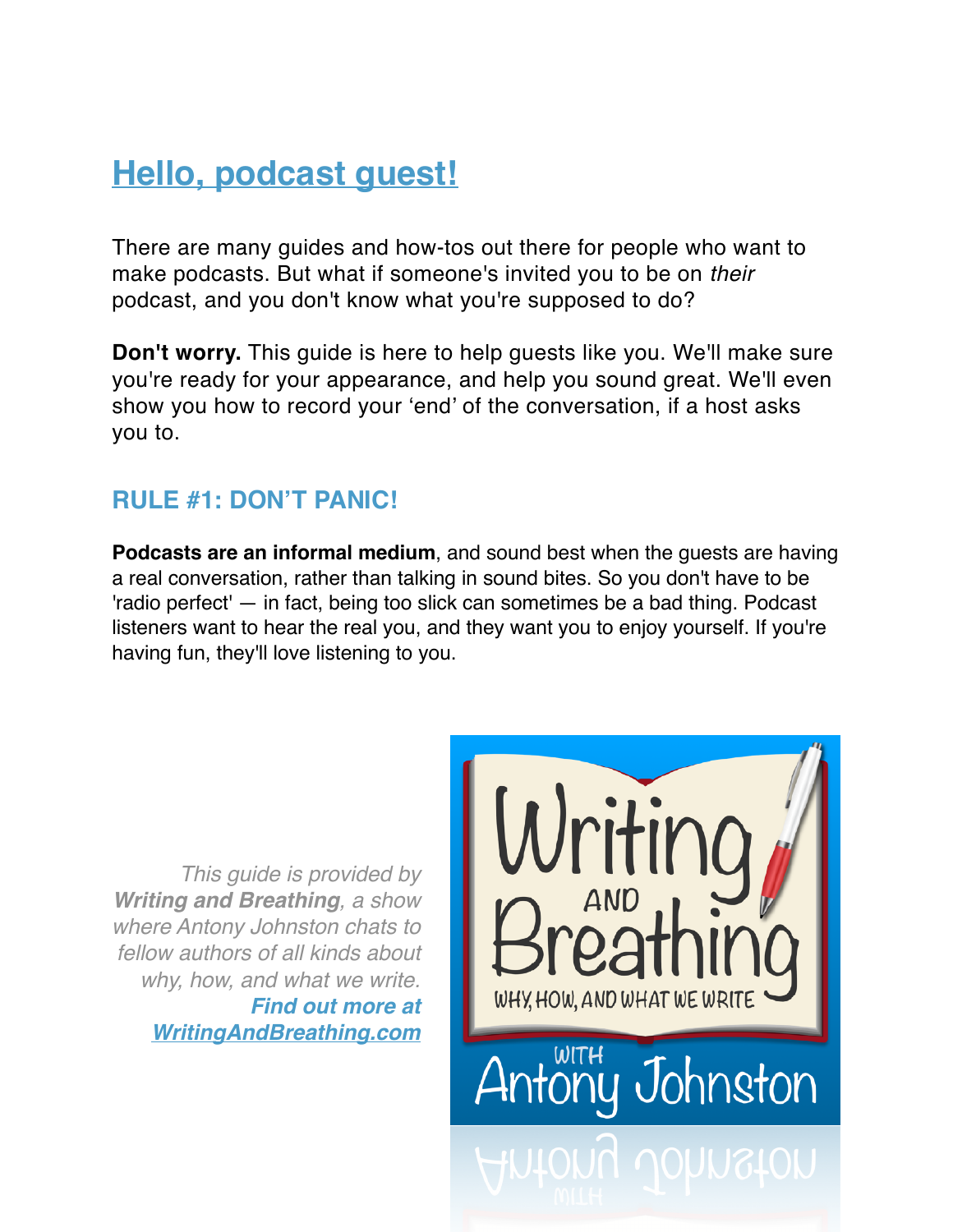## **3 STEPS TO SOUND GREAT**

*These tips will explain how you can take part, and help you get the best sound quality.*

## **1: SKYPE**

Most podcasters use Skype to make their shows. If you don't have it already, **[download it here](http://skype.com/)** and create an account (it's free). Next, **ask your host for their Skype username**. Add it to your Skype buddy list, and tell them your username in email as well, just in case.

*Your host may use different software, such as Zoom or Zencastr; if so they'll tell you. Don't be afraid to ask them for help if you're unsure about anything.*

## **2: MICROPHONE**

Use an **external microphone** if you have one. If you don't have an external microphone, use a headset, or your iPhone earbuds. If you don't have those either, you can use your computer's built-in microphone — but that should be a last resort, as the sound quality will be poor.

*If you expect to appear on even a couple of podcasts per year, it's probably worth buying a microphone. You don't have to spend a fortune; there are many basic \$50 models available that sound good, and undoubtedly better than your computer's built-in mic.*

## **3: HEADPHONES**

**Wear headphones or earbuds** of some kind during the call. This may mean you hear yourself as you talk — which can be a bit weird at first! But you'll quickly get used to it. More importantly, it makes your audio 'clean', by preventing your microphone from accidentally picking up your host's voice when they speak.







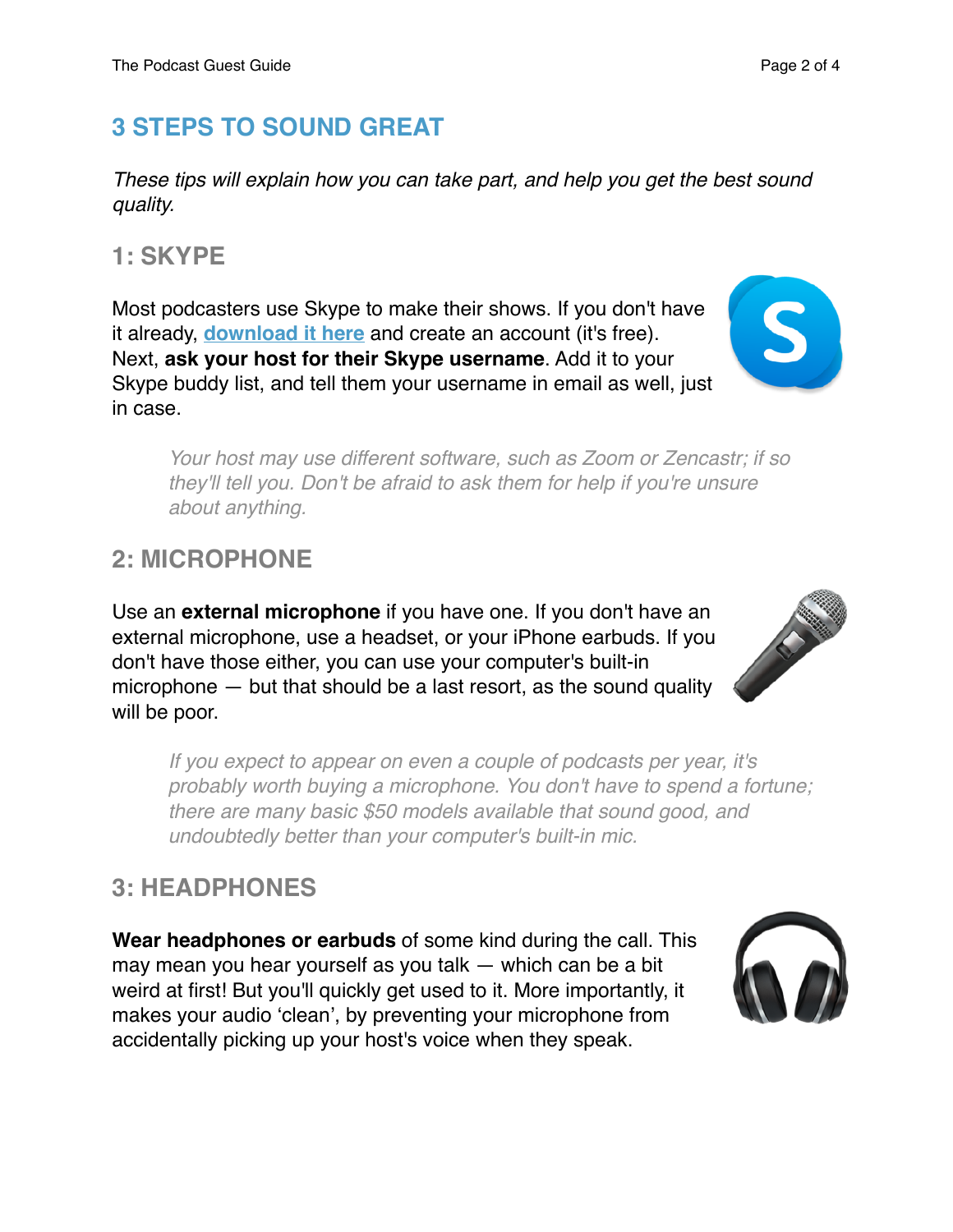#### **RECORDING THE CALL**

Many podcasts will handle all the recording; all you have to do is call in, chat with the hosts, and let them take care of everything. If so, you can **skip ahead to page 4**.

Some hosts, though, may ask you to record your 'end' of the call. Don't worry, it's not as difficult as it sounds. Let's walk you through it.

First, **you only need to record your side** of the conversation. Your host will take care of everything else. All you have to do is set up your microphone to record your own voice to an audio file. When the call is finished, your host will ask you to send them that file (probably using **[Dropbox](http://dropbox.com/)**), and then they'll edit everything together so it sounds like you're having a conversation in the same room.



• If you're a **Mac user**, good news: you can use the built-in **[QuickTime Player](http://www.apple.com/osx/)** app to record yourself. There's a video showing how to do that at:

**[https://www.youtube.com/watch?](https://www.youtube.com/watch?v=8r3o2Fi1znM) [v=8r3o2Fi1znM](https://www.youtube.com/watch?v=8r3o2Fi1znM)**

• If you're a **Windows user**, things are a teensy bit more complicated, because first you'll have to **[download Audacity, a free audio application](http://audacityteam.org)**, and install it on the computer you're going to use for the call.



Once you have Audacity installed, you're ready to record. There's a video showing how to do that at:

**[https://www.youtube.com/watch?](https://www.youtube.com/watch?v=wr4Su2dEwYU) [v=wr4Su2dEwYU](https://www.youtube.com/watch?v=wr4Su2dEwYU)**